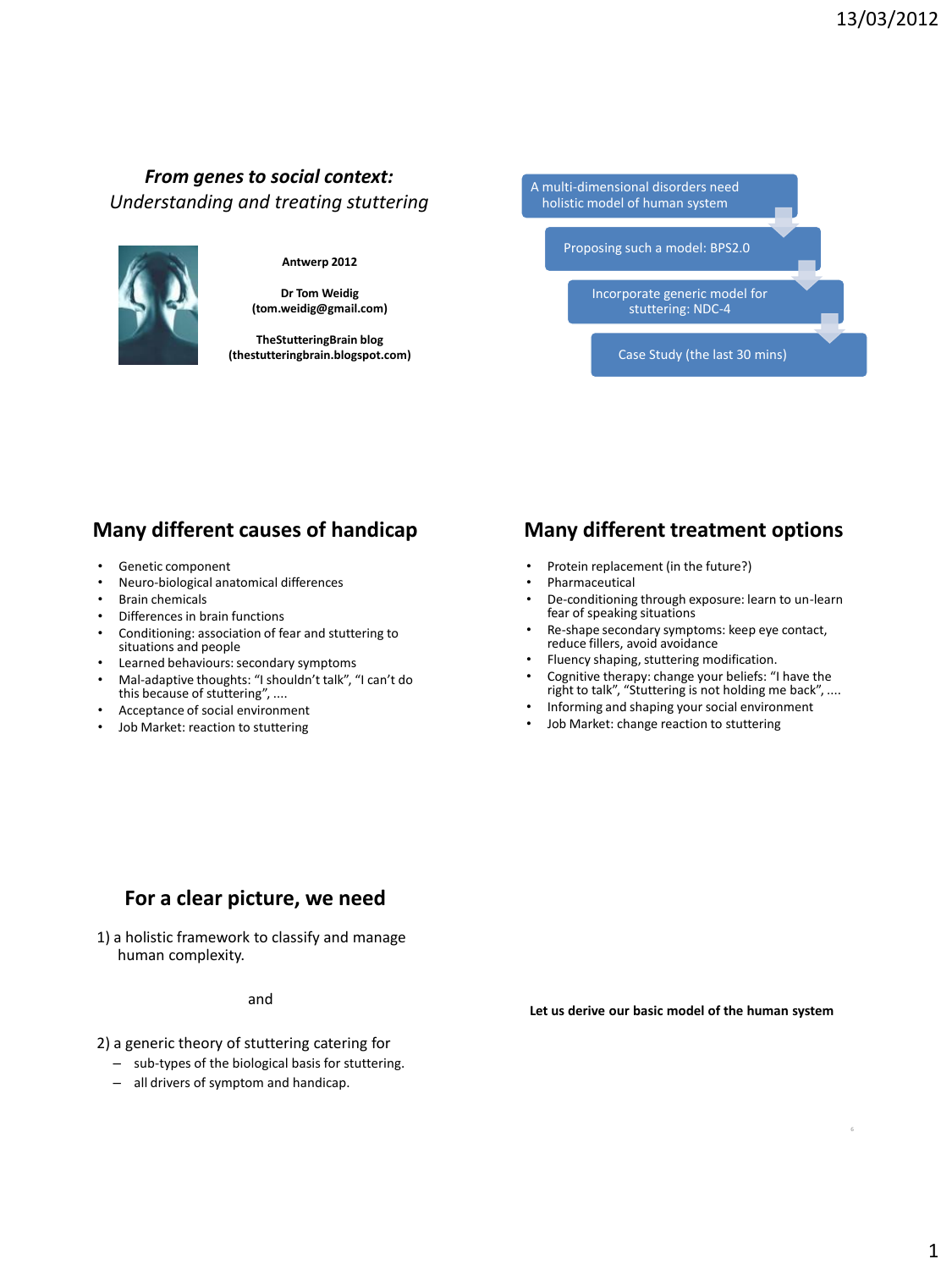#### **The standard answer is "the biopsychosocial model"**



**A biopsychosocial view on stuttering**



#### **Superficial Approach: What states drive the processes?**



From an upcoming book co-written with Dr Michaux, PhD psychology

#### **DERIVE AND USE A CONCRETE BIOPSYCHOSOCIAL FRAMEWORK**

#### **Step 1: Slice physical world**



The world is filled with matter obeying physical laws. We slice and model the world into the **external** and **internal** of the organism. At each moment, both are in a certain physical state.  $\frac{1}{11}$ 

#### **Step 2: Split body and stored information**



**Biological system** that learns (adapts to environment) by **storing info**  based on environmental interactions and internal processes. At each moment, memories and body are in a certain physical state.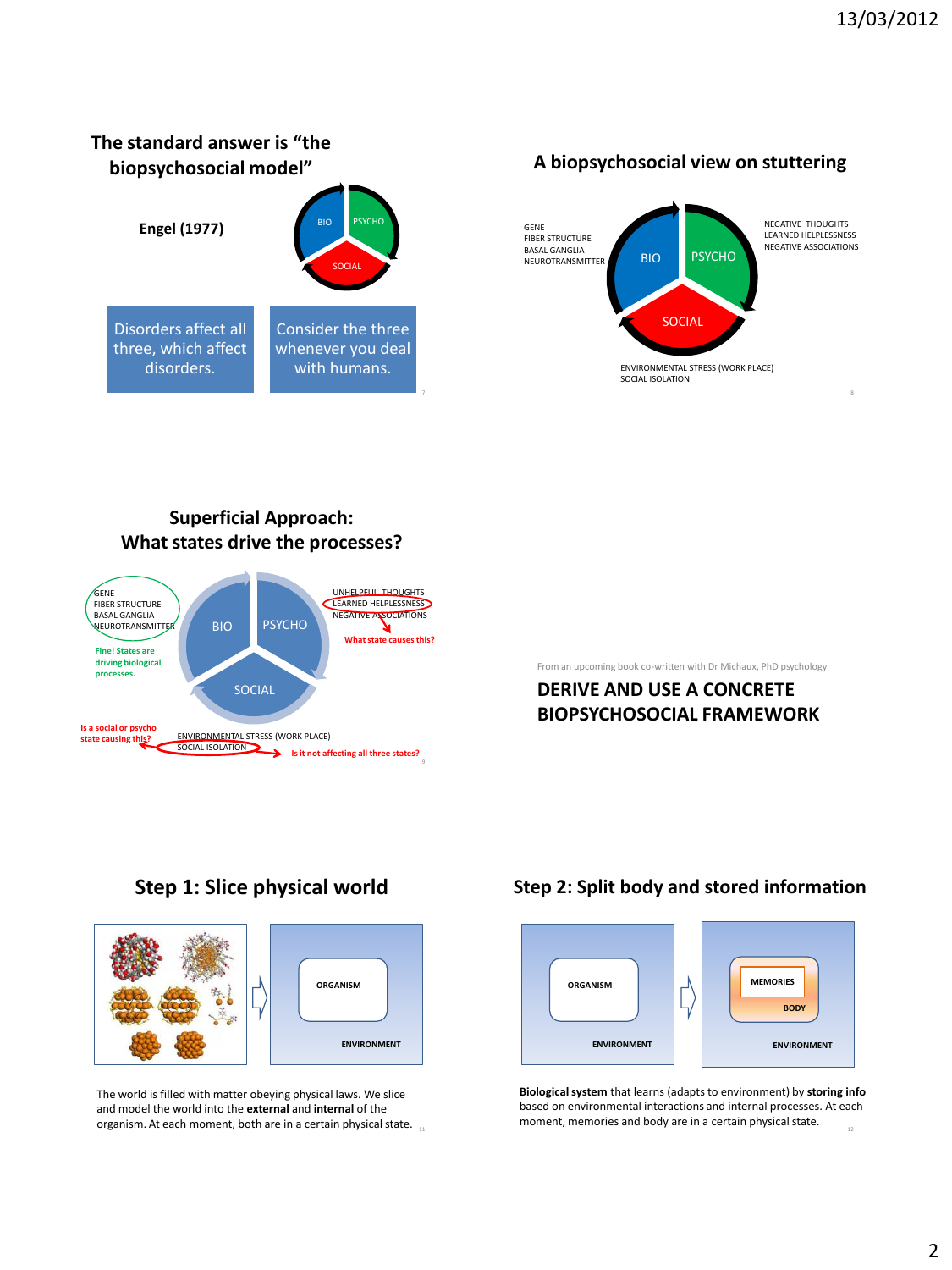# Where is social isolation?

"John has very little social interactions."

- A process but not a physical element of environment.
- The process could be influenced by different states in
	- Environment ( People with memories "Avoid John!")
	- Body (autism)
	- Memories ( "I don't want to talk to people inferior to me")

13

<sub>16</sub>

#### **Step 3: Split memories into two**



Two types of stored information based

1. communicable memories, via language and other means.

- 2. confined memories, learned individually.
	- (e.g. the concept of juggling versus the skill of juggling.)  $_{14}$

#### **Communicable memories (memes)**

- Concepts: parent, sea, physics, TV, bridge, password.
- Knowledge/Belief: password is XYZ, my Name is Z, water freezes at 0° Celsius.
- Scripts: how to tie laces, how to greet, how to date. (note: not the motor code but verbal instructions)
- Labels: social labelling of sensori-motor memory, e.g. labeling the colour of red as "red".
- 10'000s of memes (communicable memory) inside our head.

#### **Confined memory (A.M.E.s)**

**Associations**: a spider phobia, Pavlov effect.

Stimulus A  $\sim$  Stimulus B due to pairing (not to be confused with association between concepts)

**Motor Code**: walking and articulating vowels.

**Episodes (or sensory memory):** face of mother, taste of chocolate, smell of cheese, sound of bell.

#### Test: Ame or Meme or Both?

- "My grand-father is called Kelly"
- The face of my teacher
- "I was in Rome"
- The smell of cheese
- "When I see a spider, I have panic."
- "I fear spiders."
- Ten-finger typing

#### **The human system divides into four domains again divided up in thousands of elements**

|         | <b>Memories</b>  | Body    | <b>Environment</b> |
|---------|------------------|---------|--------------------|
| Meme 1  | AMF <sub>1</sub> | Body 1  | Fny 1              |
| Meme 2  | AMF <sub>2</sub> | Body 2  | Fny 2              |
| Meme 3  | AME <sub>3</sub> | Body 3  | Env <sub>3</sub>   |
| Meme 4  | AMF <sub>4</sub> | Body 4  | Fny 4              |
| Meme 5  | AME 5            | Body 5  | Env <sub>5</sub>   |
| Meme 6  | AME <sub>6</sub> | Body 6  | Env <sub>6</sub>   |
| Meme 7  | AME <sub>7</sub> | Body 7  | Env 7              |
| Meme 8  | AME 8            | Body 8  | Env 8              |
| Meme 9  | AME <sub>9</sub> | Body 9  | Env 9              |
| Meme 10 | <b>AMF10</b>     | Body 10 | Fny 10             |
| Meme 11 | <b>AMF11</b>     | Body 11 | Fny 11             |
| Meme 12 | <b>AME 12</b>    | Body 12 | Env 12             |
| Meme 13 | <b>AME 13</b>    | Body 13 | <b>Fnv 13</b>      |
| Meme 14 | <b>AME 14</b>    | Body 14 | <b>Env 14</b>      |
|         |                  |         |                    |

16

18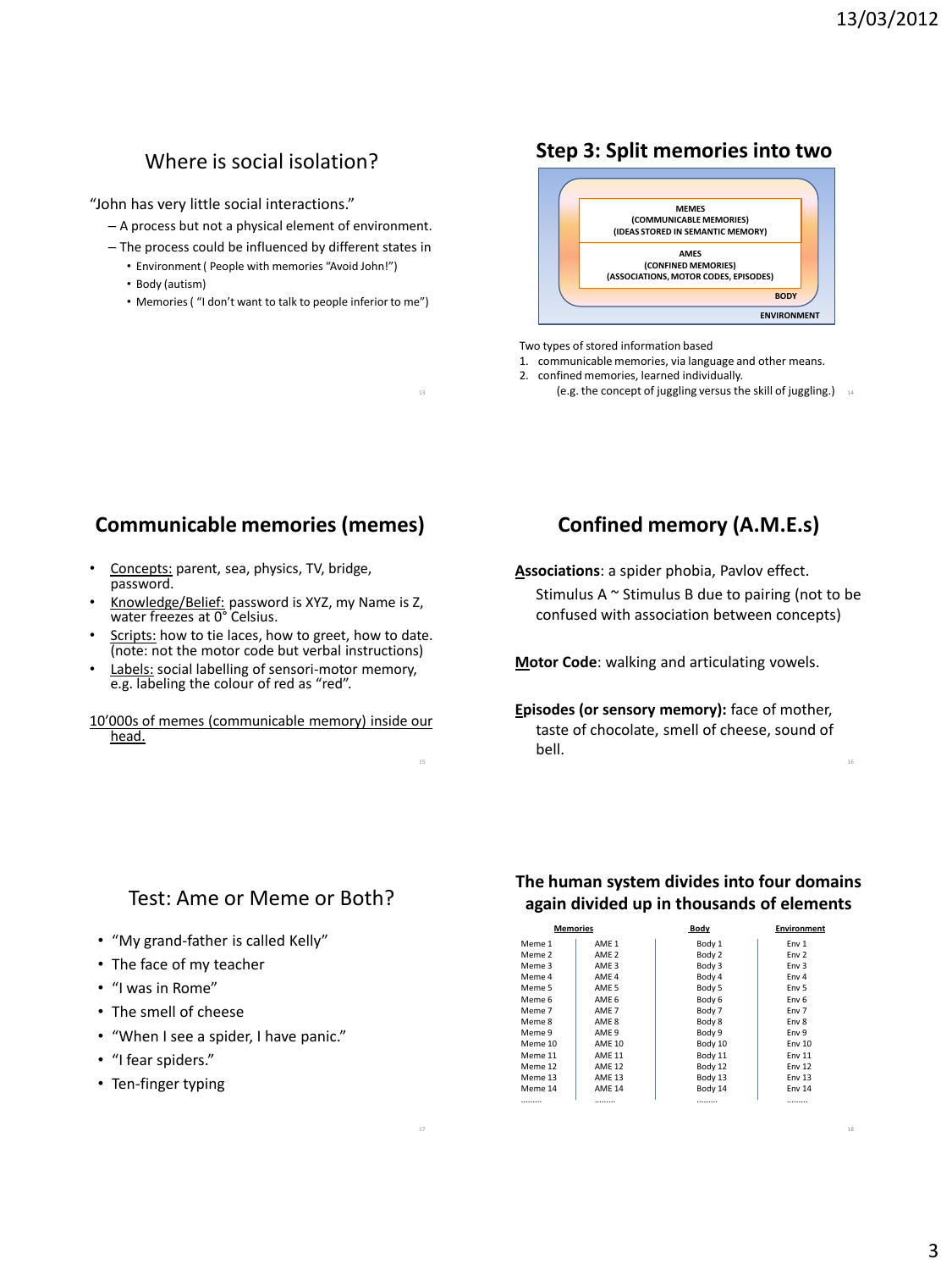#### Dual perspective: processes - states





**EXAMPLE ON WHICH ELEMENTS IN THE FOUR DOMAINS DRIVE THIS Why does she eat ice cream?**

#### **Elements driving "eating ice cream"**

| <b>Memories</b>                                                                                                                                                |                                                                                                                                                                                                                                                                              | Body                                                                                                                                                            | <b>Environment</b>                                                                                                                    |
|----------------------------------------------------------------------------------------------------------------------------------------------------------------|------------------------------------------------------------------------------------------------------------------------------------------------------------------------------------------------------------------------------------------------------------------------------|-----------------------------------------------------------------------------------------------------------------------------------------------------------------|---------------------------------------------------------------------------------------------------------------------------------------|
| "Eat icecream<br>when sunny."<br>Meme 2<br>Meme 3<br>Meme 4<br>Meme 5<br>"Vanilla is my<br>favourite."<br>Meme 7<br>Meme 8<br>Meme 9<br>"Icecream is<br>cold." | AMF <sub>1</sub><br>AMF <sub>2</sub><br>AMF <sub>3</sub><br><b>Taste of vanilla</b><br>AMF <sub>5</sub><br>AMF 6<br>AMF <sub>7</sub><br><b>Licking</b><br>AMF <sub>9</sub><br><b>AMF 10</b><br>AMF <sub>11</sub><br>Icecream~Happy<br><b>AMF 13</b><br>AMF <sub>14</sub><br> | Body 1<br>Body 2<br>Body 3<br>Body 4<br>blood sugar<br>Body 6<br>Body 7<br>Body 8<br>"Empty" stomach<br>Body 10<br>Body 11<br>Body 12<br>Body 13<br>Body 14<br> | Env 1<br>Fny 2<br>ice cream<br>Fny 4<br>Fny 5<br>Fny 6<br>Fny 7<br>sun<br>Fny 9<br>Fny 10<br>Fny 11<br>Fny 12<br>Env 13<br>Fny 14<br> |

21

#### **GENERIC THEORY OF STUTTERING**

#### **NDC-4 is holistic framework for scientific theories on stuttering**

Neurobiological Demand and Capacity model (hide complexity of causal subtypes)

within

4-domain biopsychosocial framework (acknowledging the re-enforcing adaptive learning) (the topic of an up-coming book)

#### **All share dysfunction in performance**

Stutterers might vary in causes and symptoms, but

"All have moments where they know exactly what they want to say but cannot actually say it."

"Those moments are abnormally frequent and the duration of the jam is abnormally long."

"They have moments where they can say exactly what they want to say at the moment they want to say it."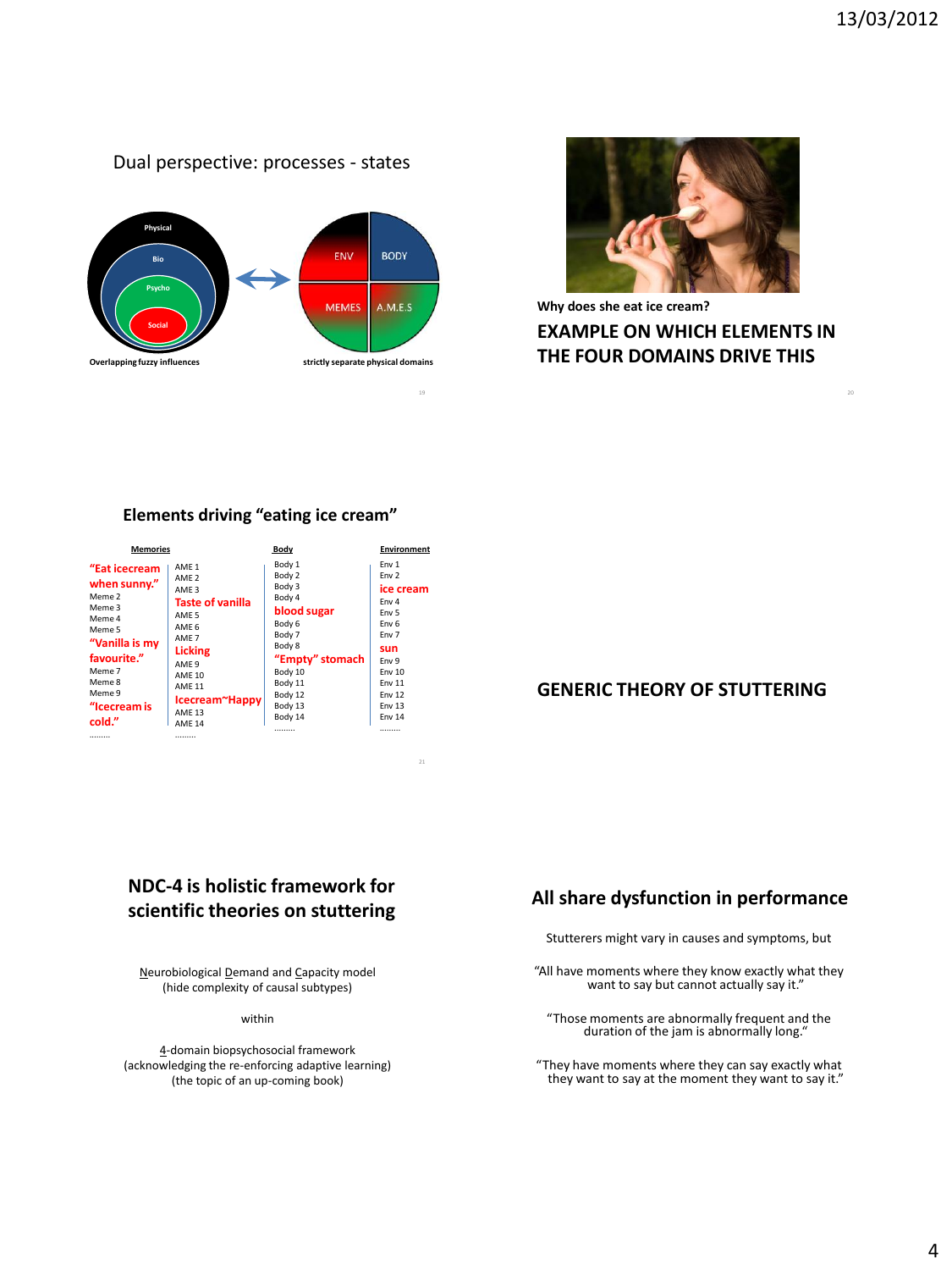# **Think neurological demand and capacity Speech system has an abnormally low capacity unable to cope with normal high**

**neurological demands**

#### **Permanent neurobiological deficit leads to biopsychosocial adaptation**





#### Example of developmental stuttering

From a neurobiological deficit to full-blown stuttering symptoms

BODY: the low capacity leads to stuttering



**The low capacity system in the bio system jams at high demand and creates stuttering behaviour and experiences of stuttering.**

#### AME are created as kid adapts



**Stuttering behaviours and experiences from jamming in biological system creates associations, motor codes, and episodes. While low capacity system keeps on jamming!**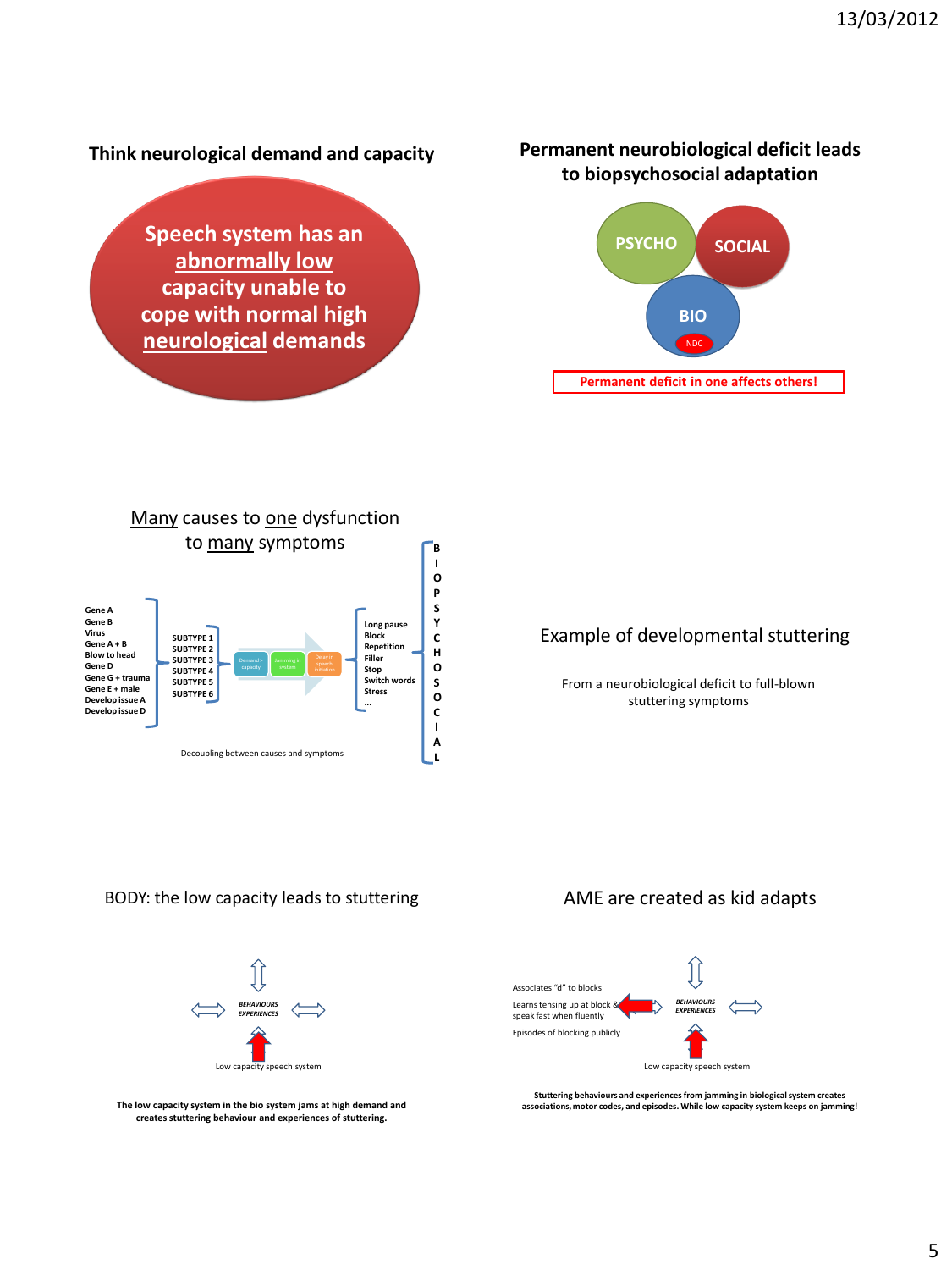Norm of ideal speech (parents / friends). must hide my stuttering I have no girlfriend due to my

stuttering



33



**fuels stuttering behaviours further.**



#### TREATMENT SCHEME

**of this has an impact on the environment.**

HOW TO UNDERSTAND AND TREAT DISORDERS HOLISTICALLY

#### Biological, psychological, and social processes describe changes of physical states



#### Treat=Change state to change B&E

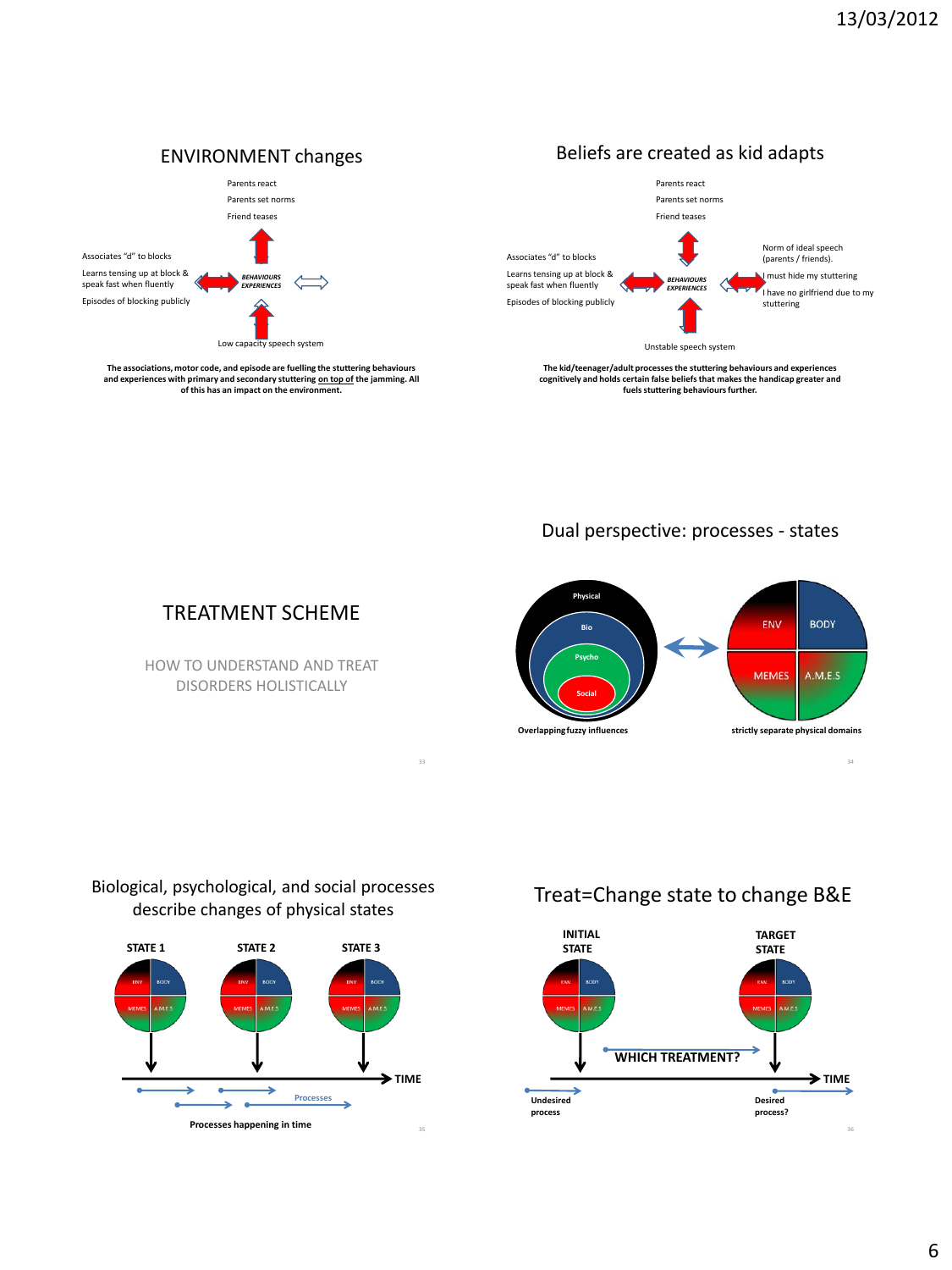38

#### **Treatment Sheets**



Done together

#### **CASE STUDY: STUTTERING**

#### **STUTTERING**

- 1. John has been stuttering since the age of three. His mother and maternal uncle also stutter.
- 2. His stuttering is moderate, and everyone understands him easily despite his stuttering.
- 3. He is terrified talking in front of other people, and still remembers the laughter at school.
- 4. He is more relaxed with friends and family, even though he still stutters.
- 5. Some weeks he finds speaking easier, and in some weeks he is struggling much more. But he is always stressed about stuttering publicly.
- 6. He fears certain words that start with /d/, and avoids those words whenever possible.
- 7. Once he did an intensive three-week course, came out very fluent, and relapsed after a few months much to his disappointment. John blames himself for his failure.
- 8. John is an IT specialist. His boss offered him a promotion but he would need to give public presentations. John refuses, which leaves him frustrated and depressed.

*What are the different options that could potentially increase John's well being?*

| <b>CURRENT STATE</b>                                                       |                                                                                                                                       |                                                                                |                                                                                                                                        |  |  |
|----------------------------------------------------------------------------|---------------------------------------------------------------------------------------------------------------------------------------|--------------------------------------------------------------------------------|----------------------------------------------------------------------------------------------------------------------------------------|--|--|
|                                                                            | Diagnose the elements influencing the<br>undesired behaviour(s)                                                                       | handicap arising from stuttering (e.g. fears,<br>avoidance of public speaking) |                                                                                                                                        |  |  |
|                                                                            |                                                                                                                                       |                                                                                |                                                                                                                                        |  |  |
| <b>ENVIRONMENT</b><br>(1) his mother and maternal uncle<br>are stuttering. | <b>BODY</b> (including brain)<br>(1) very likely gene mutation<br>resulting in protein malproduction &<br>neuroanatomical abnormality | <b>AMES</b> (confined memory)<br>š,                                            | <b>MEMES</b> (communicable memory)<br>(1) 'I am stuttering since age 3" &<br>"Family members also stutter" & "I<br>inherit my stutter" |  |  |
|                                                                            |                                                                                                                                       |                                                                                |                                                                                                                                        |  |  |
|                                                                            |                                                                                                                                       |                                                                                |                                                                                                                                        |  |  |
|                                                                            |                                                                                                                                       |                                                                                |                                                                                                                                        |  |  |
|                                                                            |                                                                                                                                       |                                                                                |                                                                                                                                        |  |  |
|                                                                            |                                                                                                                                       |                                                                                |                                                                                                                                        |  |  |
|                                                                            |                                                                                                                                       |                                                                                |                                                                                                                                        |  |  |
|                                                                            |                                                                                                                                       |                                                                                | ī.                                                                                                                                     |  |  |
|                                                                            |                                                                                                                                       |                                                                                | 40                                                                                                                                     |  |  |

#### **CHANGES TO CURRENT STATE**

| Use brainstorming to find the elements you ideally want to have in order to reduce the |                               |                       |                                                   |
|----------------------------------------------------------------------------------------|-------------------------------|-----------------------|---------------------------------------------------|
|                                                                                        |                               |                       |                                                   |
|                                                                                        |                               |                       |                                                   |
| <b>ENVIRONMENT</b>                                                                     | <b>BODY</b> (including brain) | AME (confined memory) | <b>MEME</b> (communicable memory)                 |
|                                                                                        |                               |                       |                                                   |
|                                                                                        |                               |                       | undesired behaviour(s) at the end of the therapy. |

41

| <b>INTERVENTION</b><br>Propose intervention option (techniques) acting on the domains (action) that could change the current state<br>(goal) and estimate how easy the technique can be implemented and what impact it has. |                                                     |  |  |             |
|-----------------------------------------------------------------------------------------------------------------------------------------------------------------------------------------------------------------------------|-----------------------------------------------------|--|--|-------------|
|                                                                                                                                                                                                                             |                                                     |  |  | <b>GOAL</b> |
| put a self-help group into his<br>equironment                                                                                                                                                                               | act on meme pool                                    |  |  |             |
| obtain normal stress level in body                                                                                                                                                                                          | act on body, ame pool.<br>environment, or meme pool |  |  |             |
| obtain low sensitivity in body<br>(brain) to stressful or fearful<br>situations                                                                                                                                             | act on body                                         |  |  |             |
| delete associative memory: public<br>speaking & anxiety                                                                                                                                                                     | act on ame pool (remove<br>association)             |  |  |             |
| Useful memes for people who<br>stutter.                                                                                                                                                                                     | act on meme pool                                    |  |  |             |
| reverse gene mutation, normalise<br>protein production, or counter<br>neuroanatomical abnormality                                                                                                                           | act on body                                         |  |  |             |

42